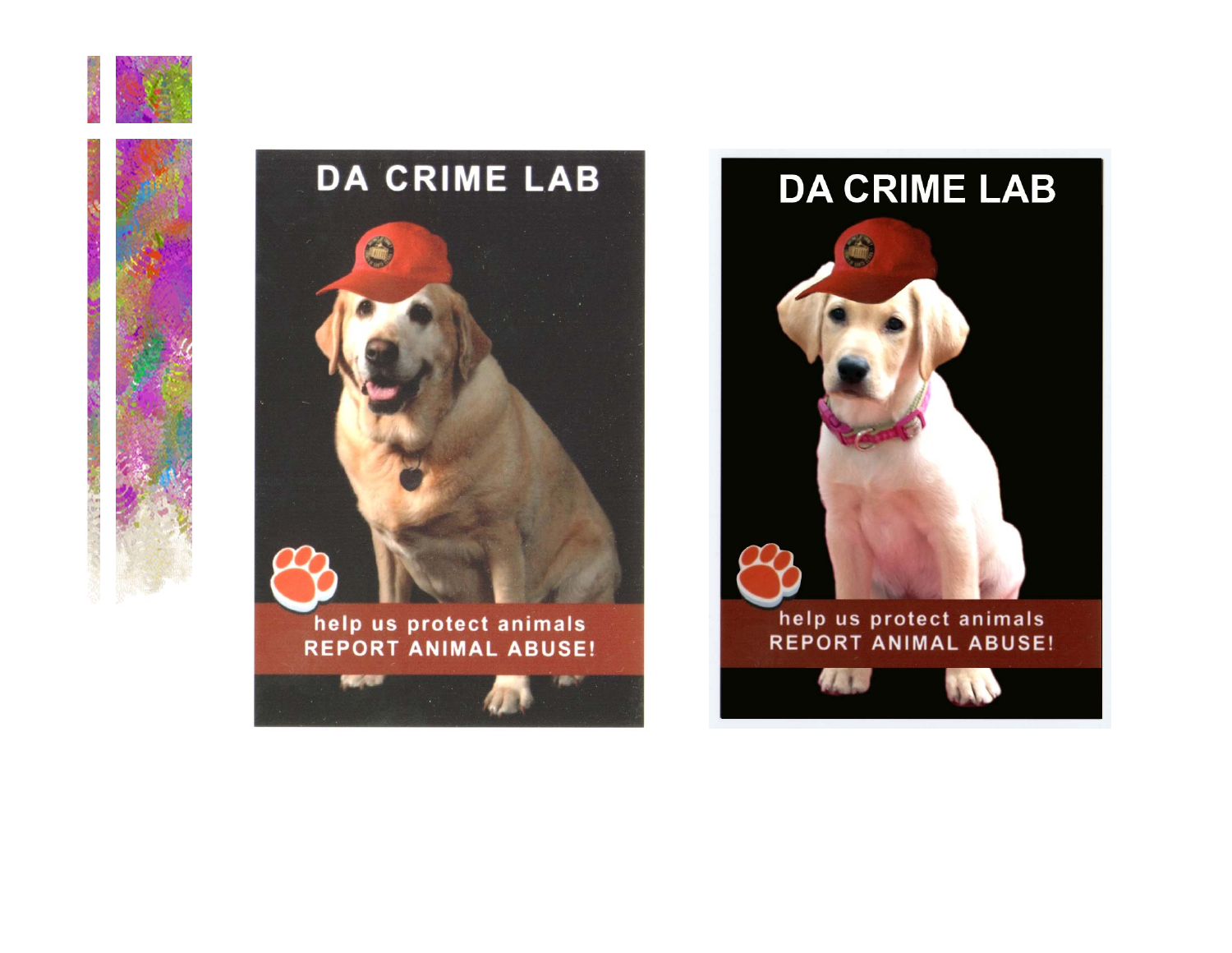### **POWER AGAINST FRAUD**



**Janet Berry Deputy District Attorney Santa Clara County District Attorney's Office Elder and Dependent Adult Financial Abuse Unit (408) 792-2790 1-855-DA-ELDER (toll-free) jberry@da.sccgov.org**

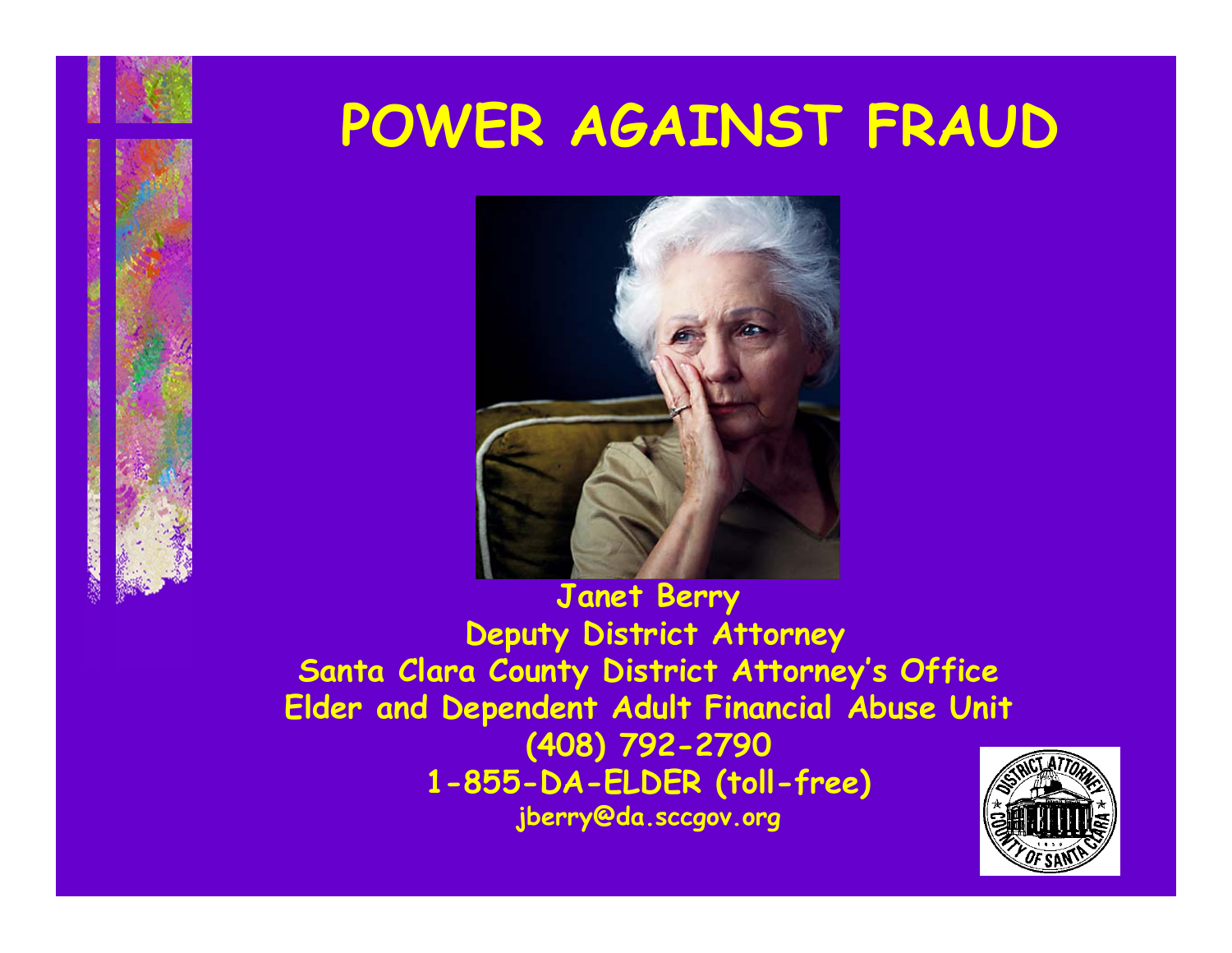

### ANYONE CAN GET SCAMMED!!!! TAKE A MOMENT TO THINKIF IT SOUNDS TOO GOOD TO BE TRUE, IT IS!!! NEVER LET ANYONE RUSH YOU!! DID YOU CONTACT THEM OR DID THEY CONTACT YOU???? Protect your information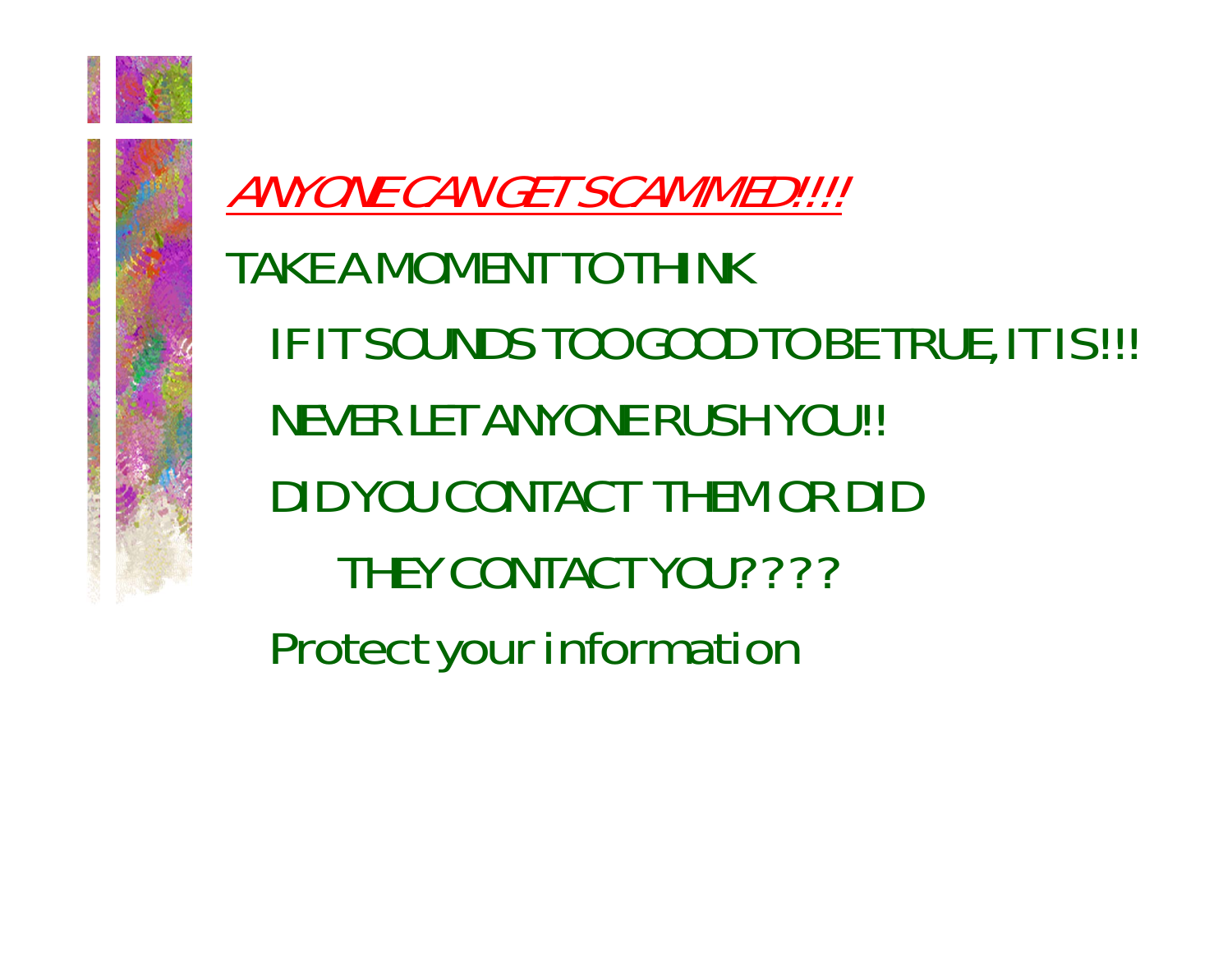

# **Imposter Home**

**Burglary**<br>Usually two people- one distracts, the other steals- utilities, repairs, Businesses

- **What to do**
	- **EDO NOT OPEN OR UNLOCK THE DOOR!!**
	- **Tell them to go away**
	- **If they don't, call 911**
	- **Get a peephole/ fisheye mirror**
	- **Utilities tell you ahead of time when they will be working in your area**

**911 – police real?**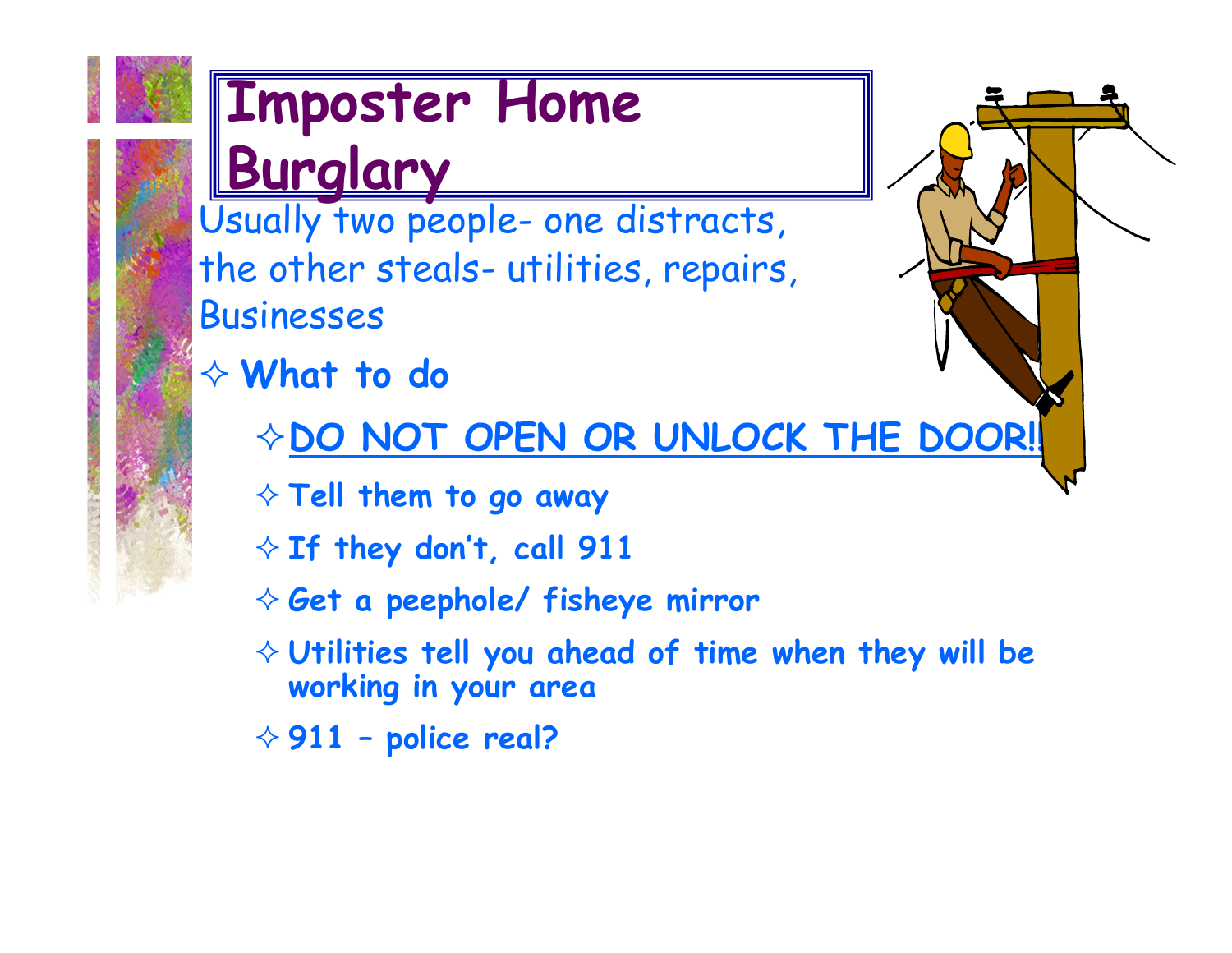

### Identity theft

 $\diamondsuit$  Getting someone's personal info (SS#, bank acct #, address, phone) to access their accounts/ open new ones/ false personation

 $\Diamond$  How bad guys get your info  $\Diamond$  Mail theft  $\diamond$ Recycling  $\Diamond$ Internet people search engines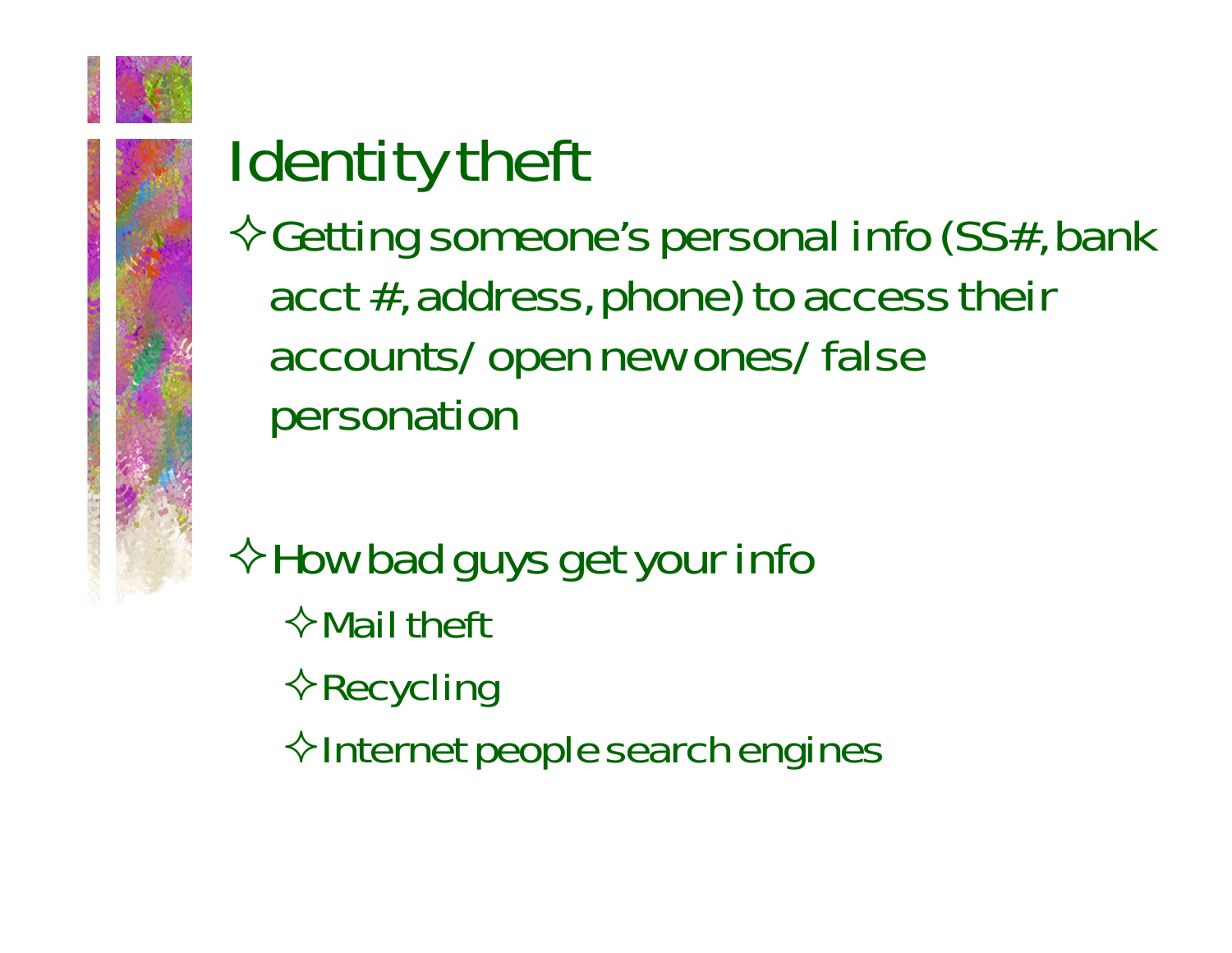#### Which package would you like?

Your list will come in a format that works with Excel, Act, Word, Goldmine & more.

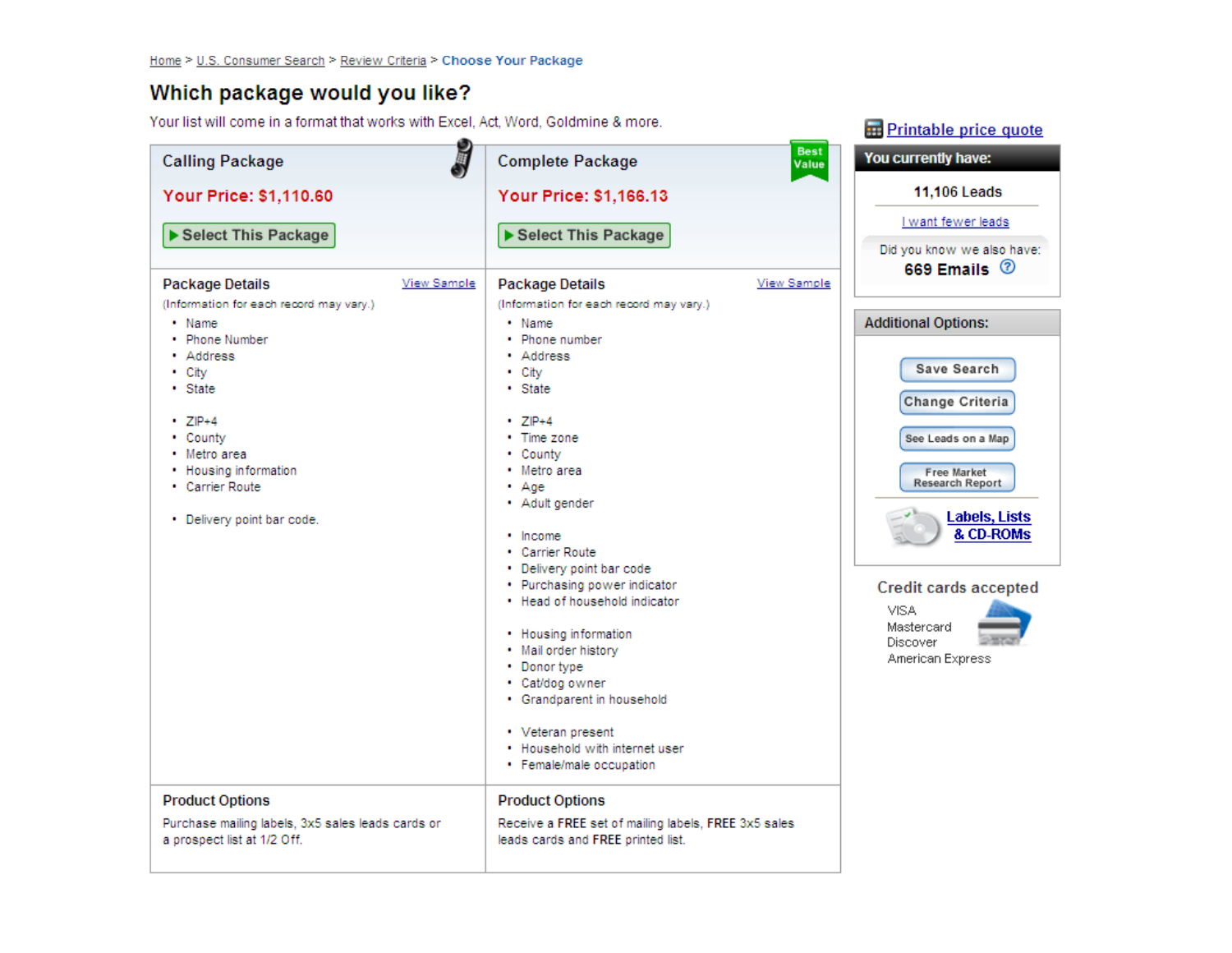

### What to do

- $\diamond$  Locking mailbox
- $\Leftrightarrow$  Never put mail out to be collected
- Crosscut shredder-shred everything
- $\Diamond$  Do not carry your Social Security card
- $\diamond$  Valuables out of purse

 $\Diamond$  Get your credit reports regularly  $\Diamond$ NEVER EVER EVER GIVE YOUR CC #, SS#, Account info TO SOMEONE WHO CALLED YOU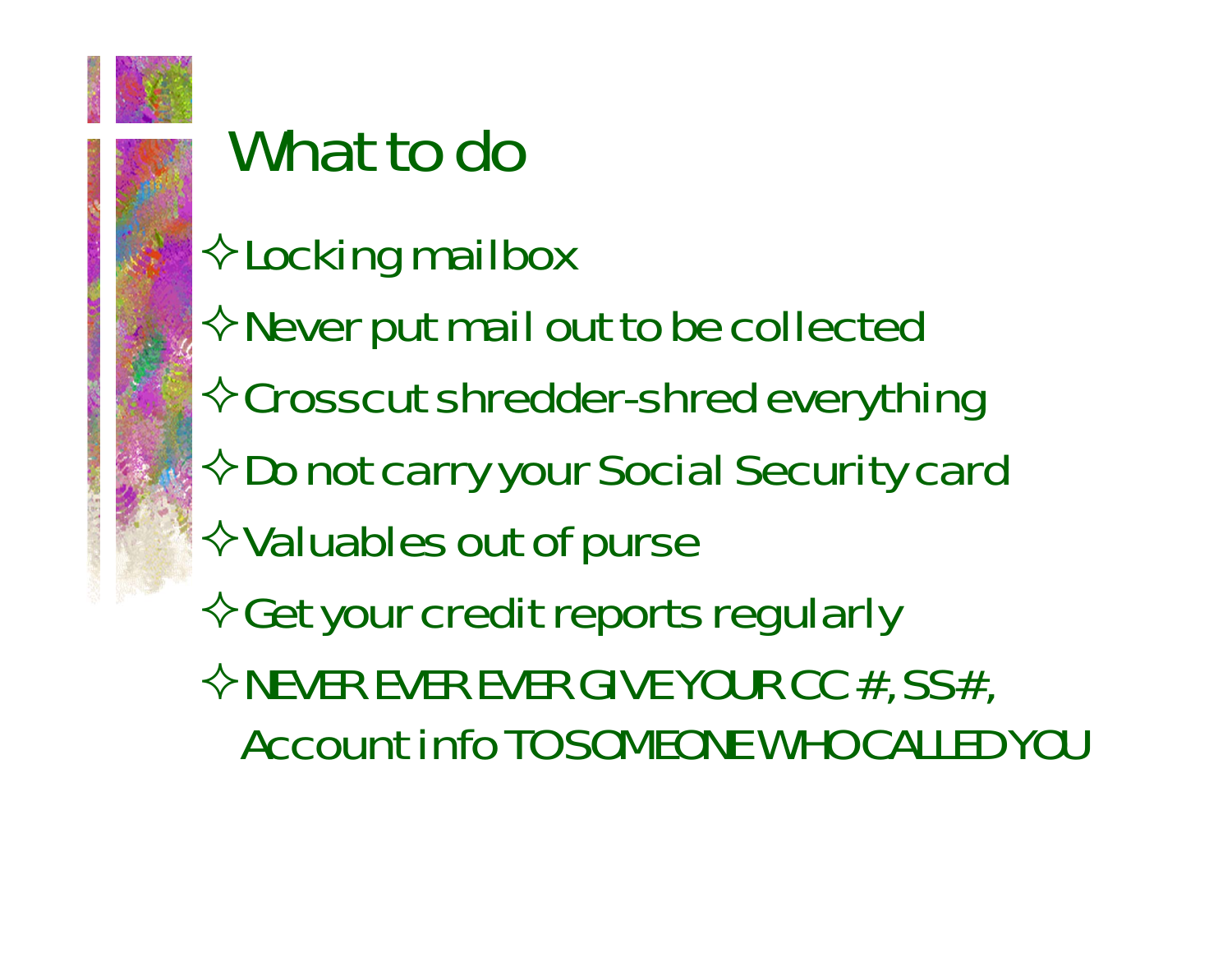

**First pay \$\$\$ for transfer fees, insurance, attorney fees, insurance, intercontinental transfer fees, taxes, audit fees**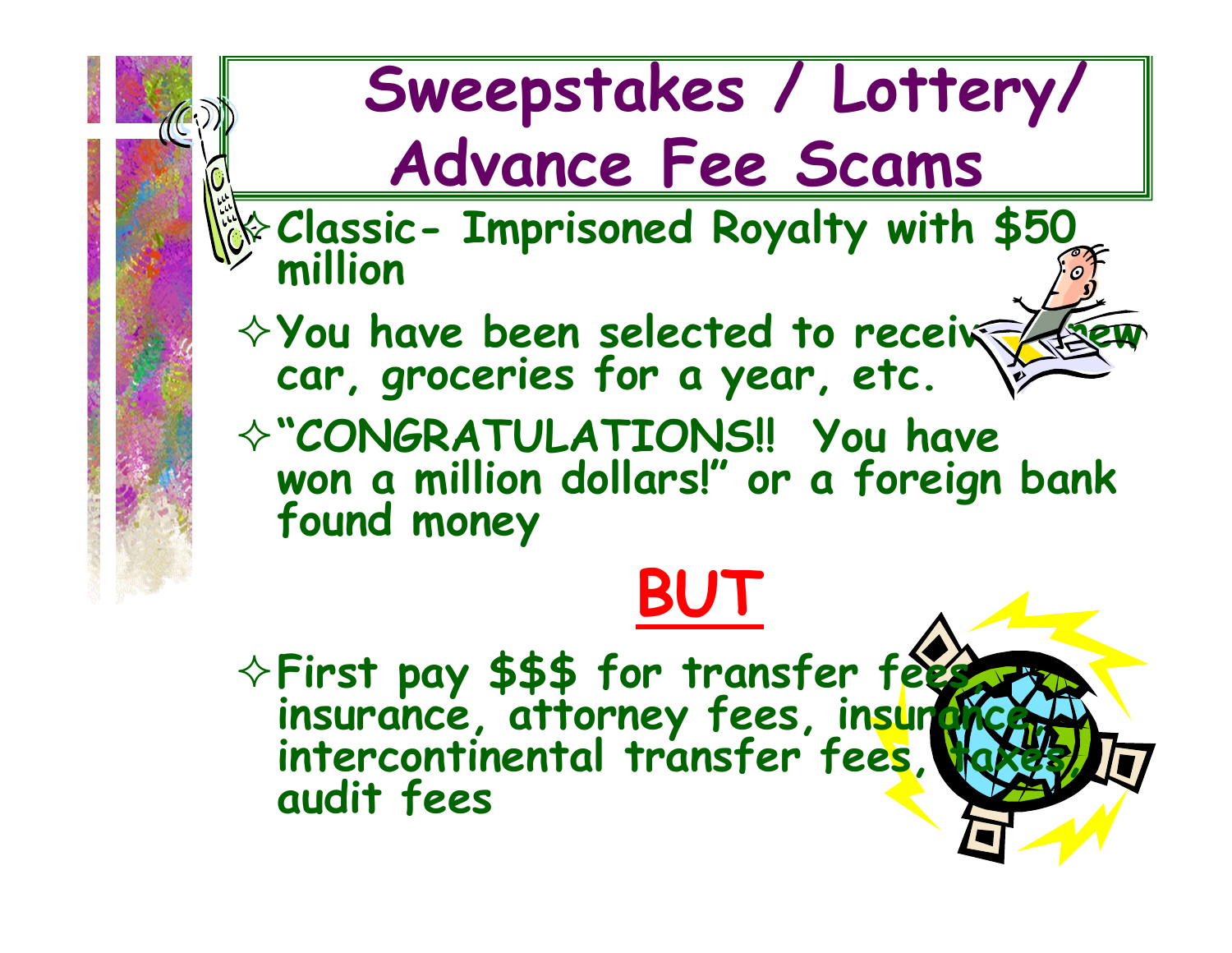

## What to do

- $\Diamond$  SCAN PHONE CALLS/ Mail
- $\Leftrightarrow$  Stop and think: Are they rushing you? Too good to be true? Why can't they pay the fees?
- $\Diamond$  Do not send them any money, NOT ANY
- $\Diamond$  Do not give them any information, NOT ANY
- $\Diamond$  Tell them not to call, HANG UP
- $\Leftrightarrow$  Rehearse- LEARN TO SAY NO
- $\Diamond$  Get on the "Do not Call" list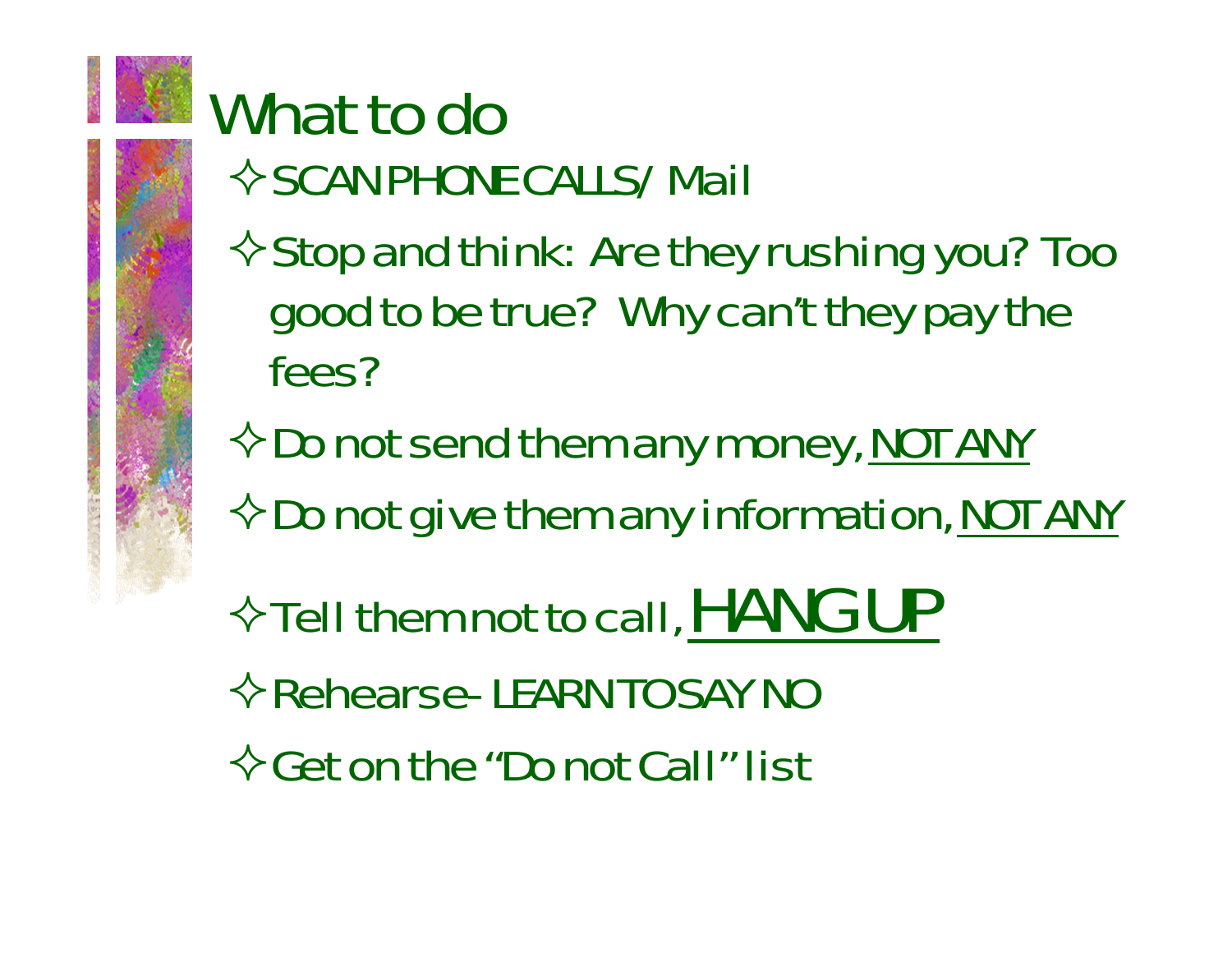### Hi Grandma, it's me

**Elderly victim receives a phone call- young person who is upset Caller claims to be grandchild or friend of grandchild, in jail or need, with "policeman" Needs money NOW!!! What to do- DO NOT BE RUSHED Leave the kid in jail Get off the phone, call grandchild, family, friends, find out where the grandchild is**

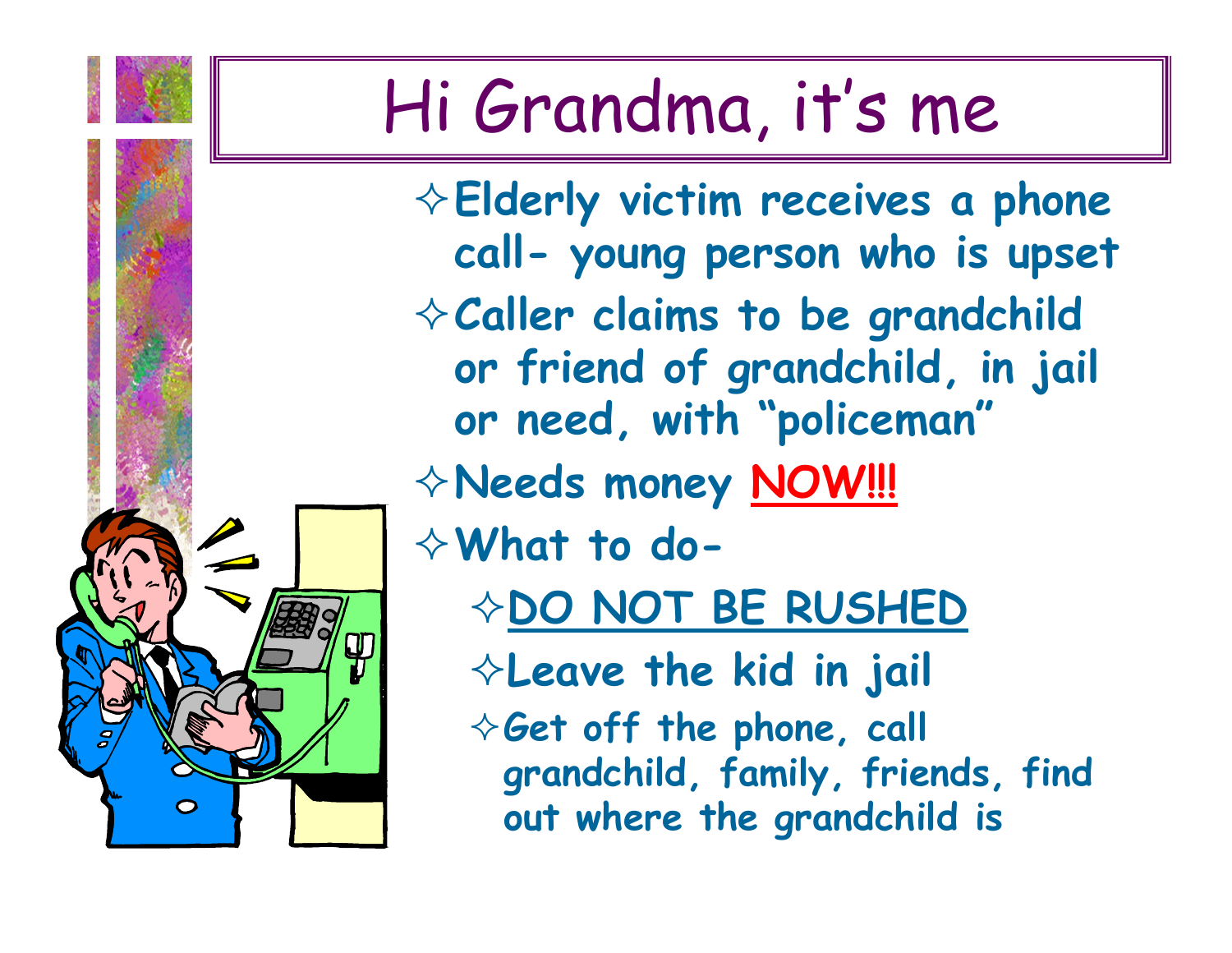

## Annuities- BE CAREFUL!!!

### LEGAL- Annuity-insurance contract

You give them money They invest it

They pay it out to you later

### RED FLAGS

- $\Leftrightarrow$ Not insured by FDIC
- $\Leftrightarrow$ Large commissions paid to agents
- $\Leftrightarrow$ Misleading/ hard sell/ lunch/ pressure
- $\Leftrightarrow$  Seller tells you to use IRA or other retirement funds to buy annuity

#### $\diamondsuit$ What to do

- $\Leftrightarrow$ Make sure seller has a license --FINRA.org - brokercheck
- $\Leftrightarrow$ Don't sign up at the presentation
- $\Leftrightarrow$ Do not let agent into your home
- $\Leftrightarrow$ Do not decide quickly or by yourself
- $\Leftrightarrow$ Elders have 30 days to walk away
- $\Leftrightarrow$ Got questions? Call us!!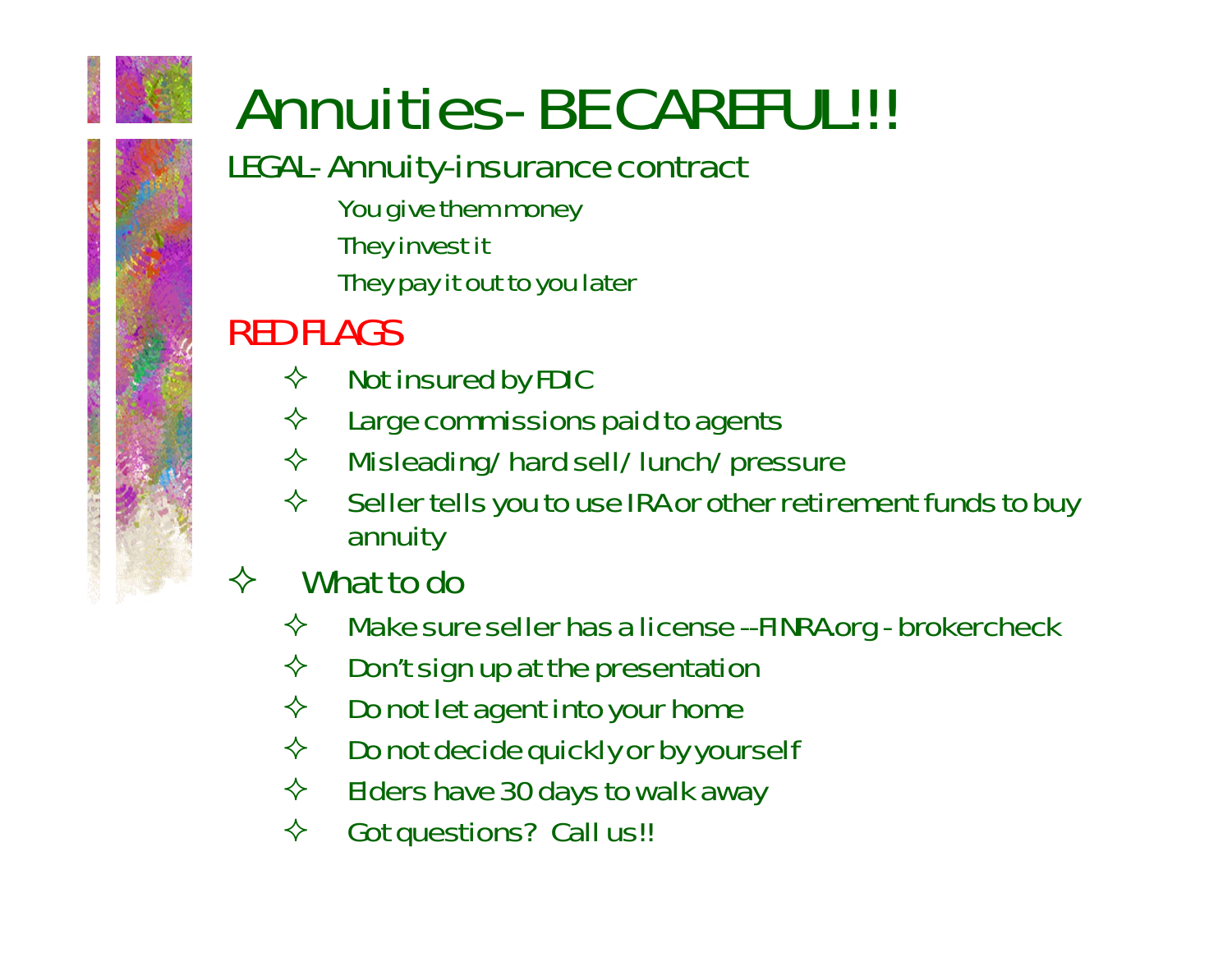

## Power of Attorney scams

### $\diamondsuit$  SURPRISE!!!!!! It's usually family, adult children

- $\Diamond$  POA is powerful- you give someone else the power to do financial and medical decision making
	- $\diamondsuit$  Write checks, charge items, make contracts, for your benefit, give gifts
- $\diamondsuit$  POA gives access, not permission
- $\diamond$  Family meeting
	- $\diamond$  Pick POA-
	- $\Leftrightarrow$  Regular accounting
	- $\diamondsuit$  Everything in writing
	- $\ \diamondsuit\ {\sf Do}$  not give POA form until you want it used
- $\Diamond$  Get free credit reports and review then
- $\diamondsuit$  POAs are revocable
- $\diamondsuit$  Get support, stay connected to friends/ community
- $\Leftrightarrow$  Rehearsal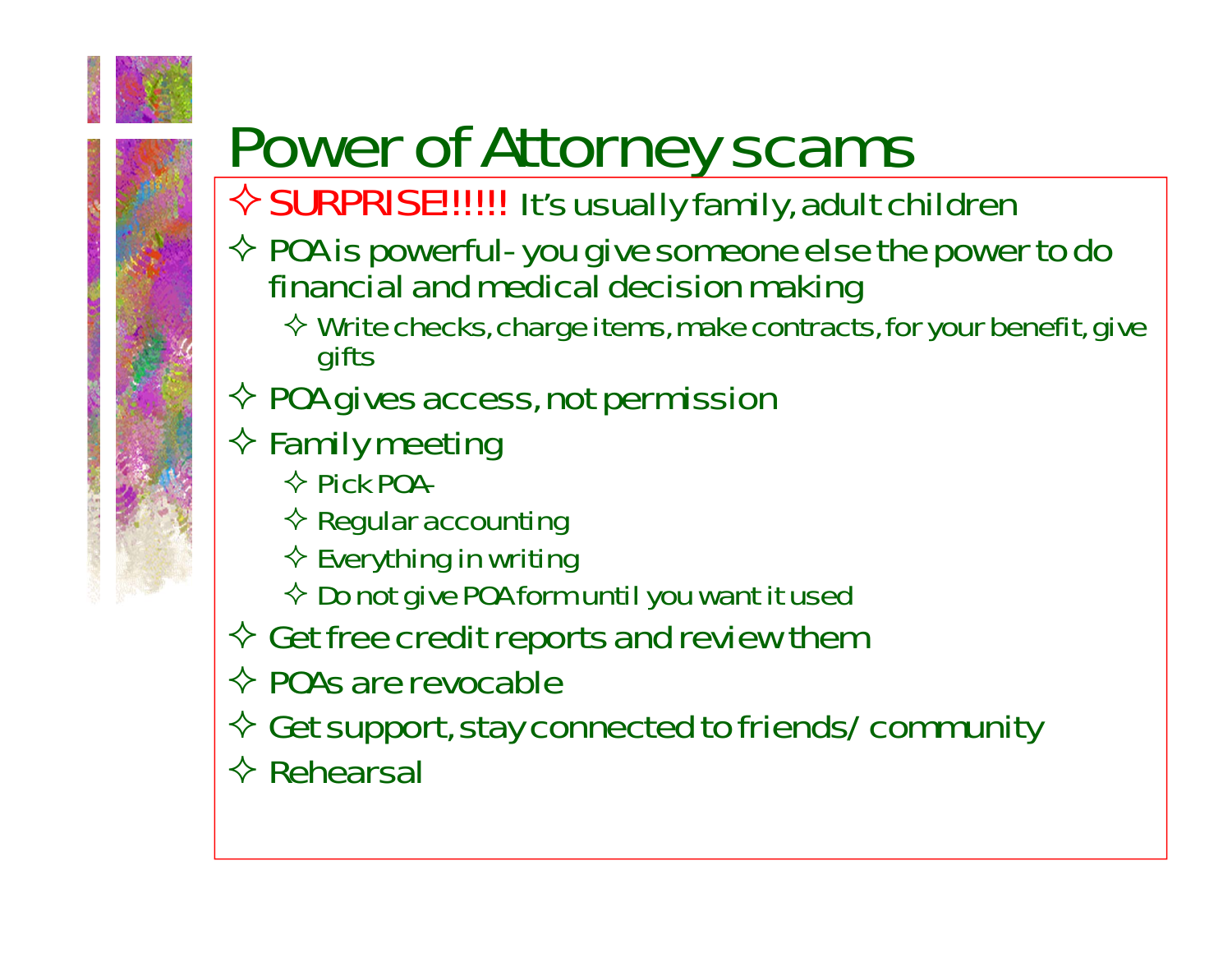## Ponzi/ investment scheme

- $\diamondsuit$  <u>No actual investment-</u> just one person collecting \$\$, keeping most, sending out "interest" payments
- $\Leftrightarrow$  High rate of return quick
- $\Diamond$  DEPENDS ON AFFINITY- churches, social groups
- $\Diamond$  DO NOT RUSH- QUESTION EVERYTHING
- $\Diamond$  CALL US OR GIVE THEM MY PHONE NUMBER
- $\Diamond$  Get lots of details, documents, examine track record, check SEC and DOC for investment info, ask lots of questions, educate yourself
- $\Diamond$  If you are confused or don't quite understand the investment, DO NOT INVEST
- $\Diamond$  If you MUST invest, never invest more than you can afford to lose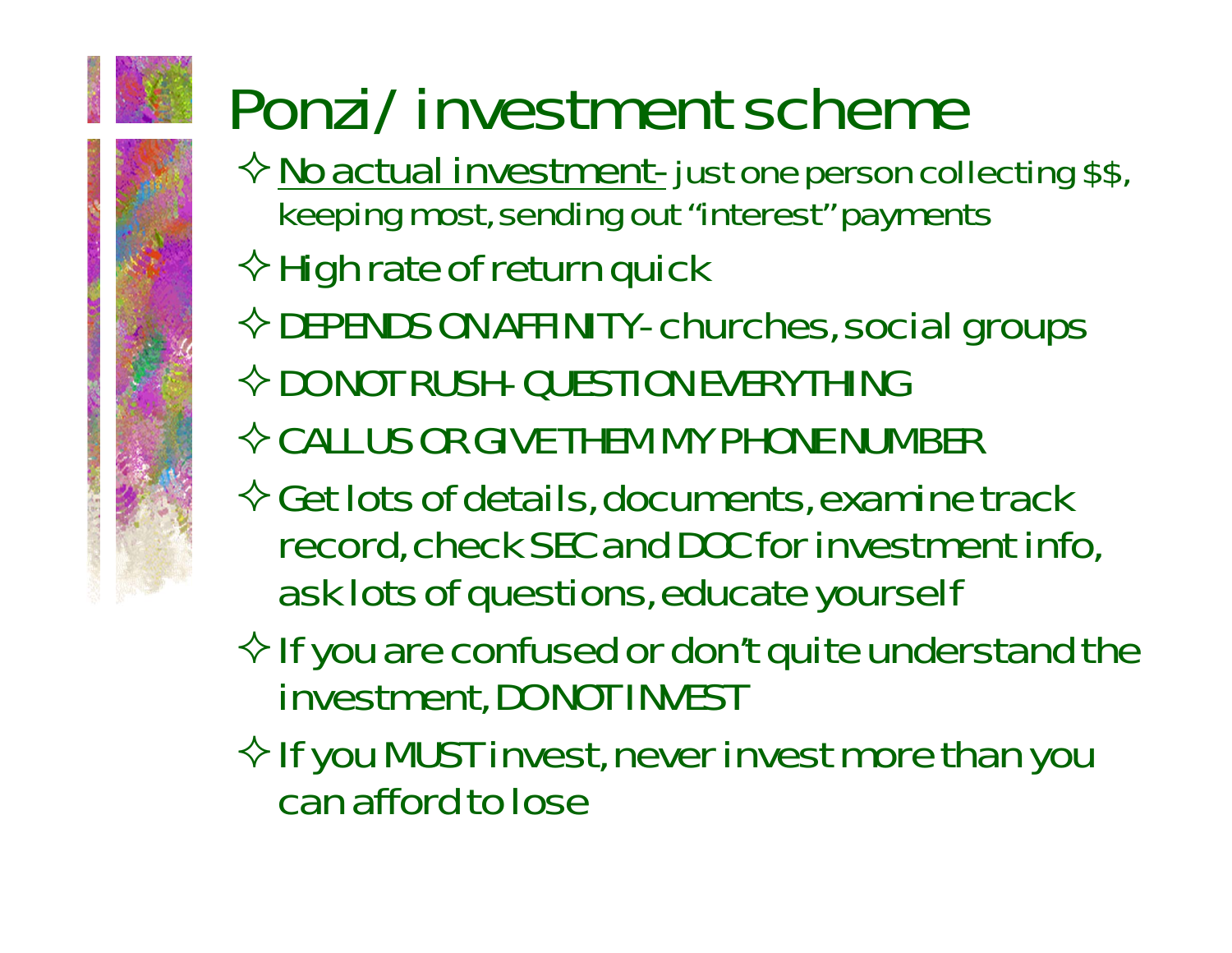

### Reverse Mortgages Reverse mortgages- last resort only Who will benefit???? Don't rescue your relatives  $\Diamond$ High interest rates  $\diamondsuit$  Due when you move out  $\Diamond$  Not right for everyone/ not for full amount of equity  $\diamond$  Not "free money" What to do $\diamond$  Selling home, move into apt  $\diamond$  Getting roommate  $\Diamond$  If doing RM, make sure you understand

everything about it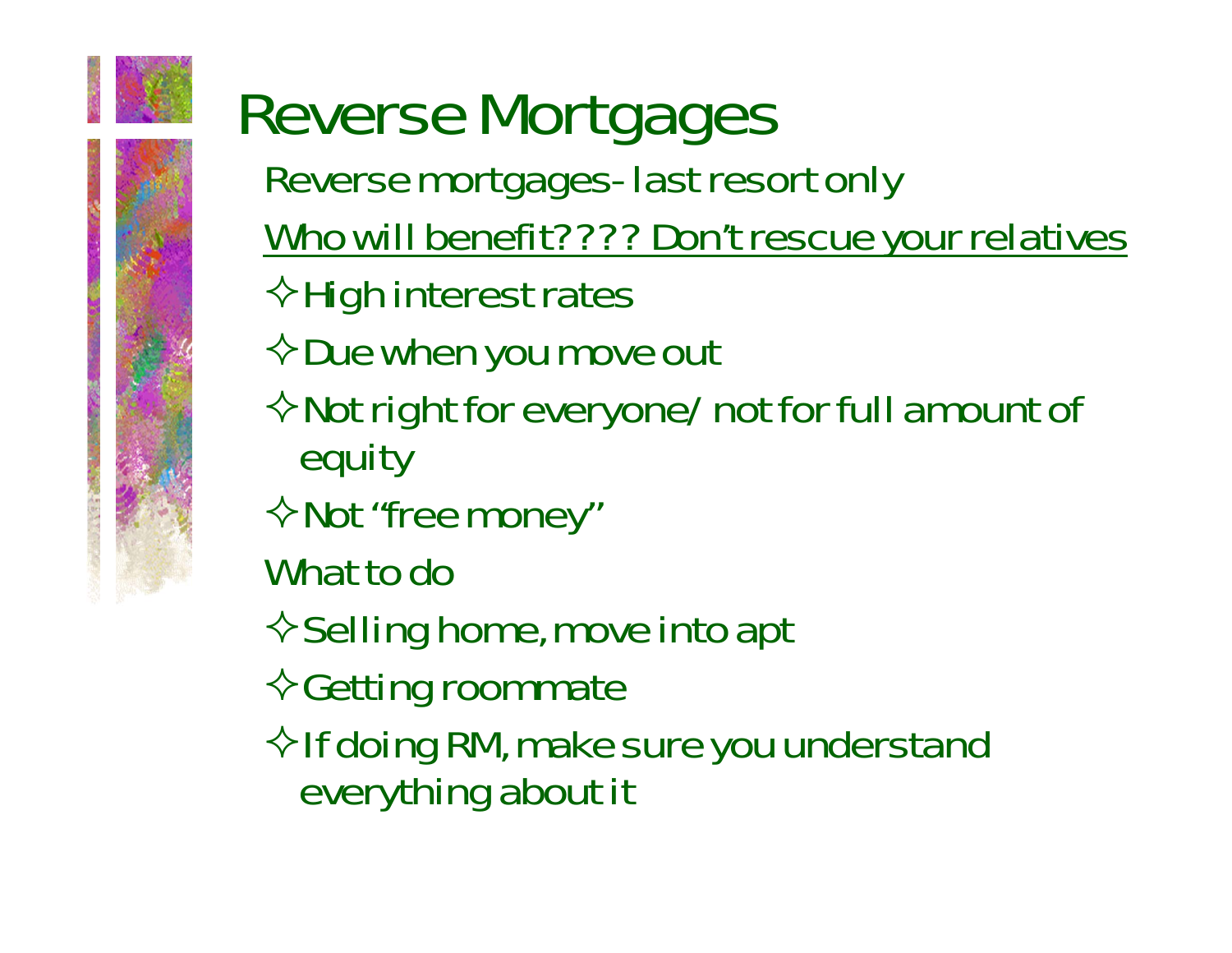

## Red flags

- $\Leftrightarrow$  Elder seem confused, anxious, depressed?
- $\Leftrightarrow$  Frightened of anyone? Can't come to phone?
- $\diamond$  Losing weight, mail piling up or missing
- $\Diamond$  New "friend"?
- $\diamondsuit$  Change in signature/ living situation
- $\diamond$  Cognitive impairment
- $\Diamond$  Giving \$\$ away, changes in banking habits, debit cards, missing checks

 $\diamond$  Not getting meds?

- $\diamondsuit$  Bruises, anything broken, emergency room trips
- $\Diamond$  Call police for welfare check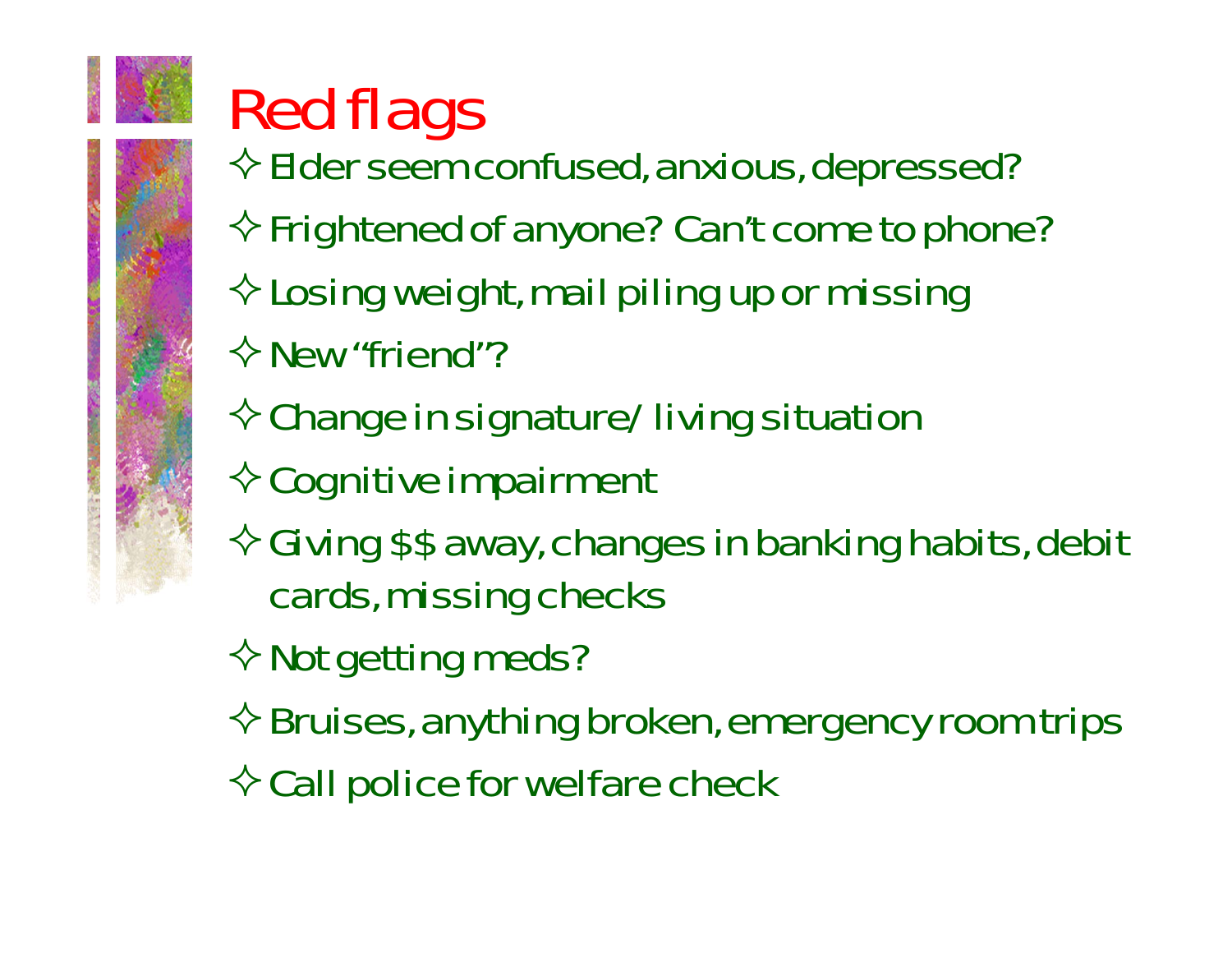

## How to fraud proof yourselves

- $\Diamond$  Do everything I just told you to do
- $\Leftrightarrow$  Phone list for daily calls
- $\Leftrightarrow$  Make a list of dependable repair people
- $\diamondsuit$  <u>NEVER EVER EVER</u> open the door to someone you don't know
- $\Diamond$  Does your buddy have a new "friend"?
- $\Diamond$  Nice young person wants to help you carry bags
- $\diamond$  Dating
	- $\Leftrightarrow$  Meet in public
	- $\Leftrightarrow$  Are they significantly younger than you?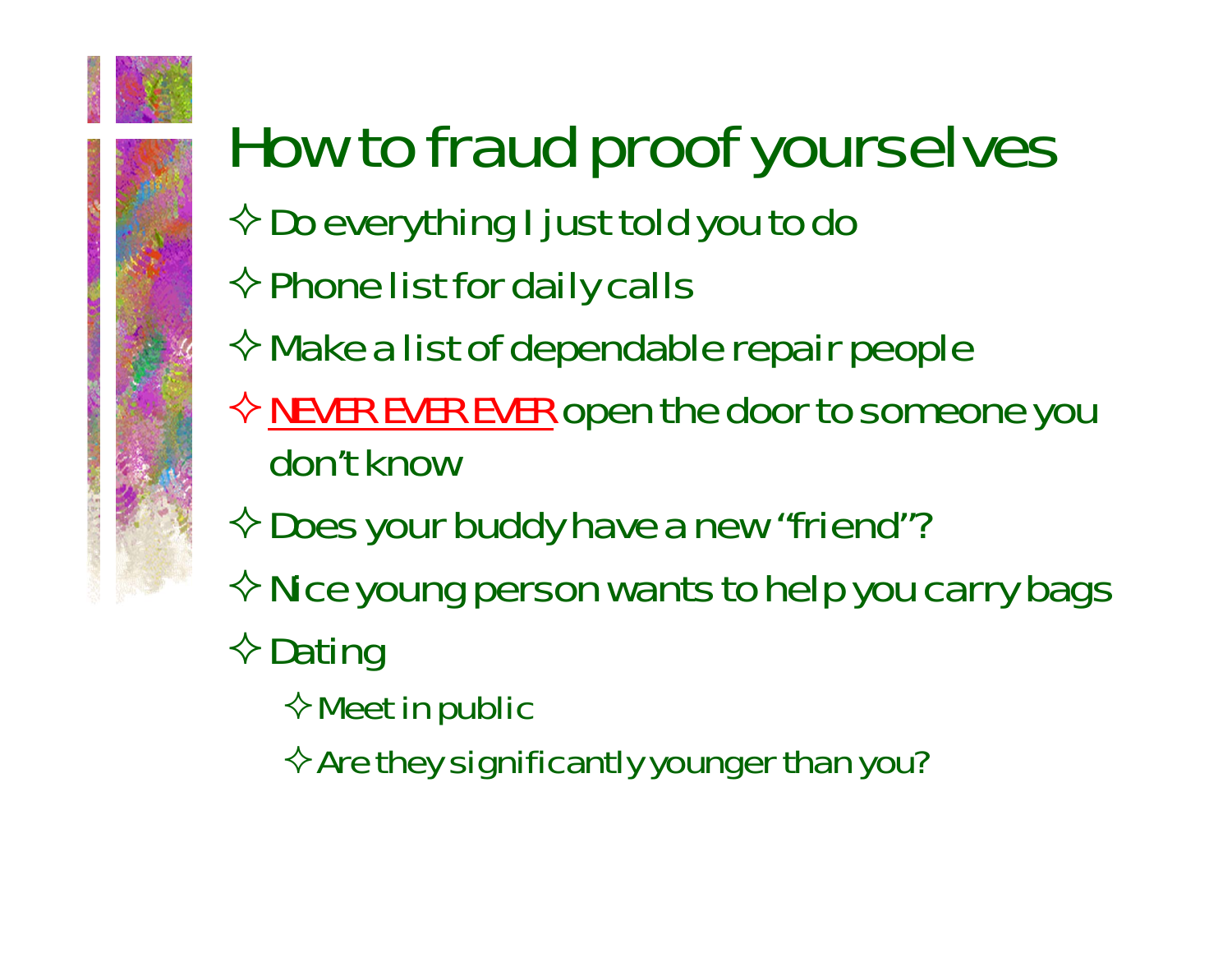

### What to do

- $\diamond$  Stay in touch- don't let each other get lonely
- Caretaker "licenses"
- $\Diamond$  Do credit checks for your elders
- $\Diamond$  TALK TO THEM
- $\diamondsuit$  Get exam by a geriatric MD
	- $\Diamond$  How many meds elder taking?
- $\Diamond$  Talk to clergy, doctors
- $\Diamond$  Leave brochures at doc offices, restrooms, senior centers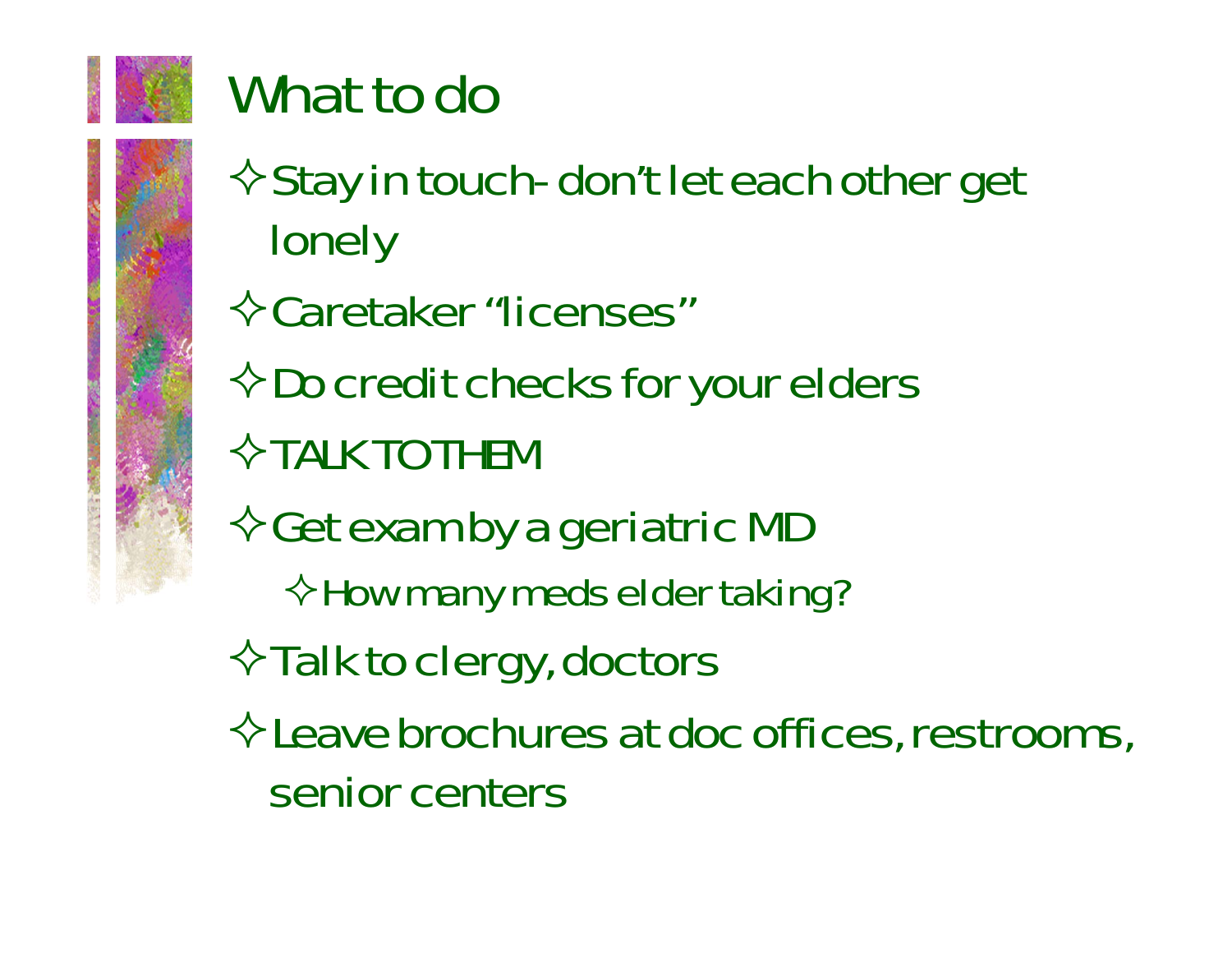

### Rehearsal

### Auntie, can I run your finances?

 $\Diamond$  Sir, I saw that your roof needs repair, can we come in and give you an estimate?

 $\Diamond$  Ma'am, I can offer you a rare opportunity to invest, rate of return is guaranteed 15%, but you need to act fast

 $\Diamond$  Dad, I need \$\$ to pay off debts, please get a reverse mortgage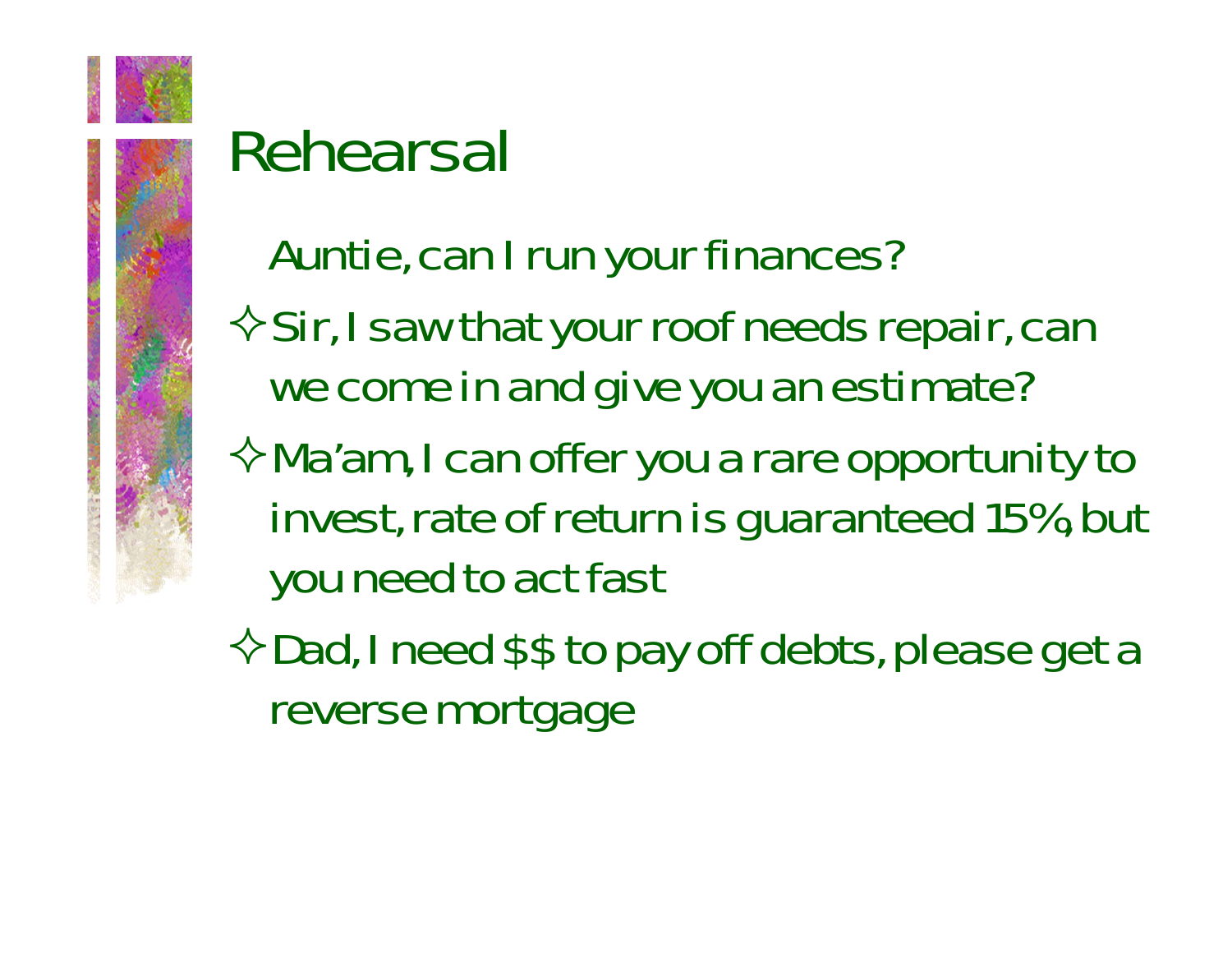